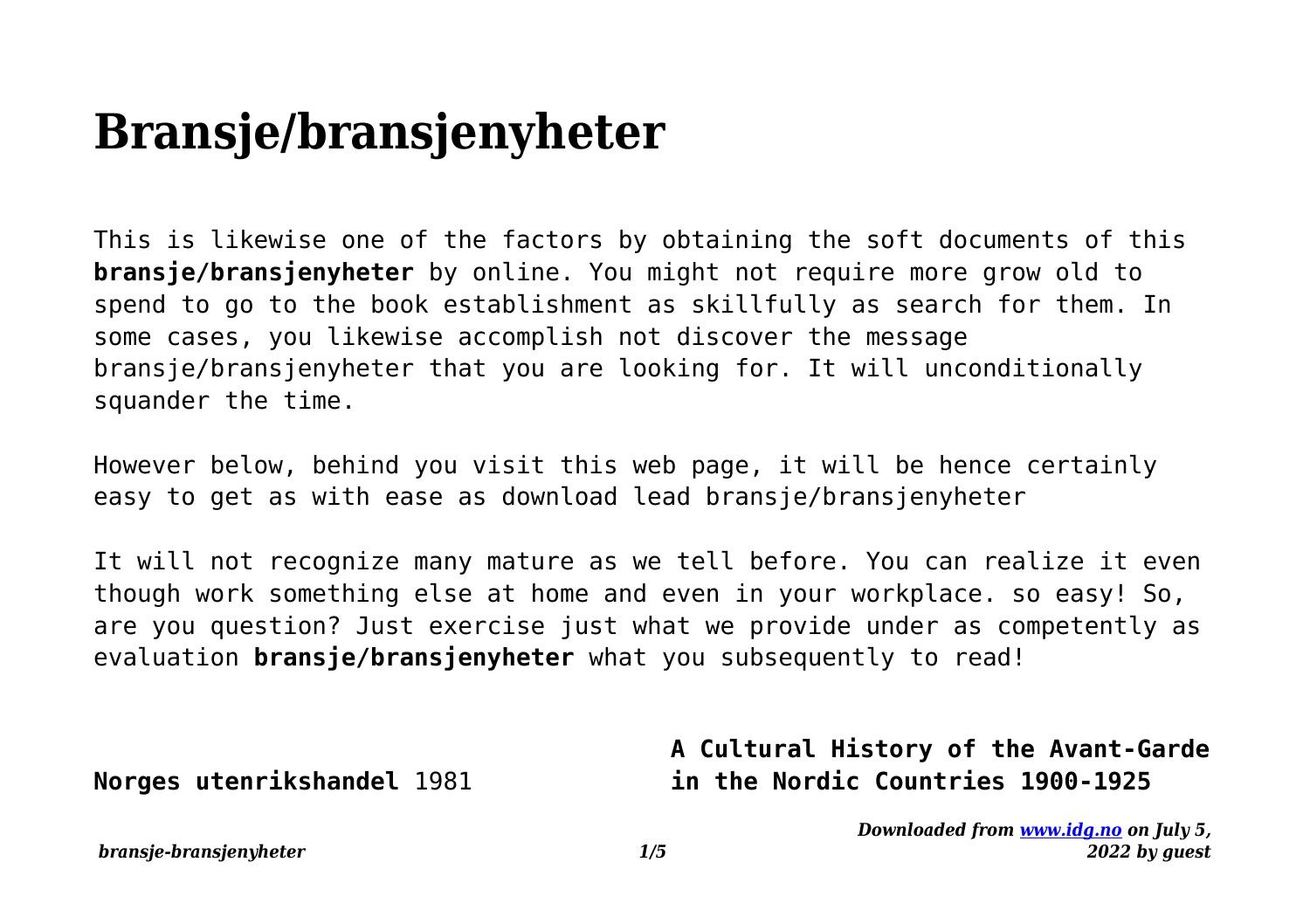Hubert van den Berg 2012 A Cultural History of the Avant-Garde in the Nordic Countries 1900-1925 is the first publication to deal with the avant-garde in the Nordic countries at the start of the twentieth century. The essays cover a wide range of avant-garde manifestations in arts and culture: literature, the visual arts, painting as well as photography, architecture and design, film, radio, and performing arts like music, theatre and dance. It is the first major historical work to consider the Nordic avant-garde in a transnational perspective which includes all the arts and to discuss the role of the avant-garde not. *Understanding Social Theory* Derek Layder 2006 Provides an introduction to the core issues in social theory. This book will be useful reading for

students in sociology, social psychology, social theory, political theory and organization studies. **Terje Vigen** Henrik Ibsen 2020-12-04 Henrik Ibsen is known as one of the four great Norwegian writers, and his poem "Terje Vigen" ranks among his notable works. The poem is believed to have been inspired by verbal accounts that Ibsen got during the time he lived in Grimstad in his youth. Verbal accounts about the hardships the people in the area had to suffer during the Napoleonic wars, when British ships sieged Norwegian ports. The blockade lasted from 1807 to 1814, and brought poverty to Norway. A poverty which caused people to start dying from starvation. The dire circumstances even compelled many impoverished Norwegians to row over to Denmark to get food, in order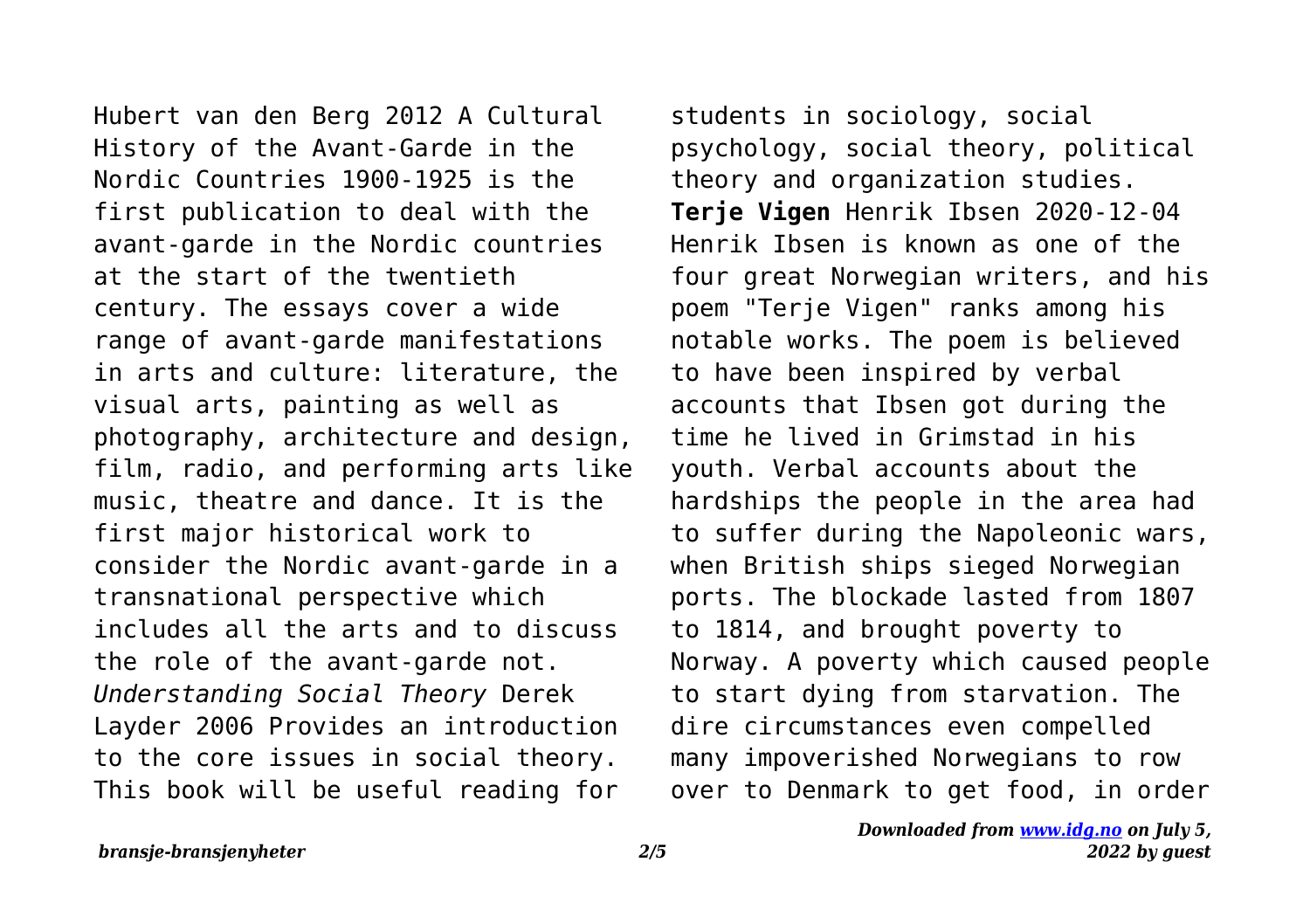to save themselves and their families from starvation. Many of whom were captured and imprisoned. This forms well-known historical facts. The poem revolves around these historical facts. It tells a tale about how the common and poor Norwegians were impacted by these events. In the poem, Terje Vigen must row to Denmark in order to provide the life-saving food his family needs. But as he is about to arrive home in Norway on his way back, he is captured by a patrolling ship, and taken prisoner in England. Terje Vigen spends five years in prison, and when he gets back to Norway afterwards, he learns what has happened to his family while he was in prison.Later in the poem, Terje Vigen encounters the captain of the ship that took him captive, and Terje gets a chance to take revenge

for the losses and grievances the imprisonment imposed on him. Though this poem is based on real life events, there exists no solid proof that a man named Terje Vigen ever existed who did all the things accounted for in the poem. The poem must therefore, even if it is based on knowledge of real-life events, be categorized as a fictional work of literature.But even if this work of literature remains a fictional one, it nonetheless provides an opportunity to imagine how life was for some of the people impacted by this event in history. And if we further keep in mind that life in Norway, for the majority of the population, throughout centuries has been a life of mere subsistence, we can let ourselves be persuaded that this poem not only provides an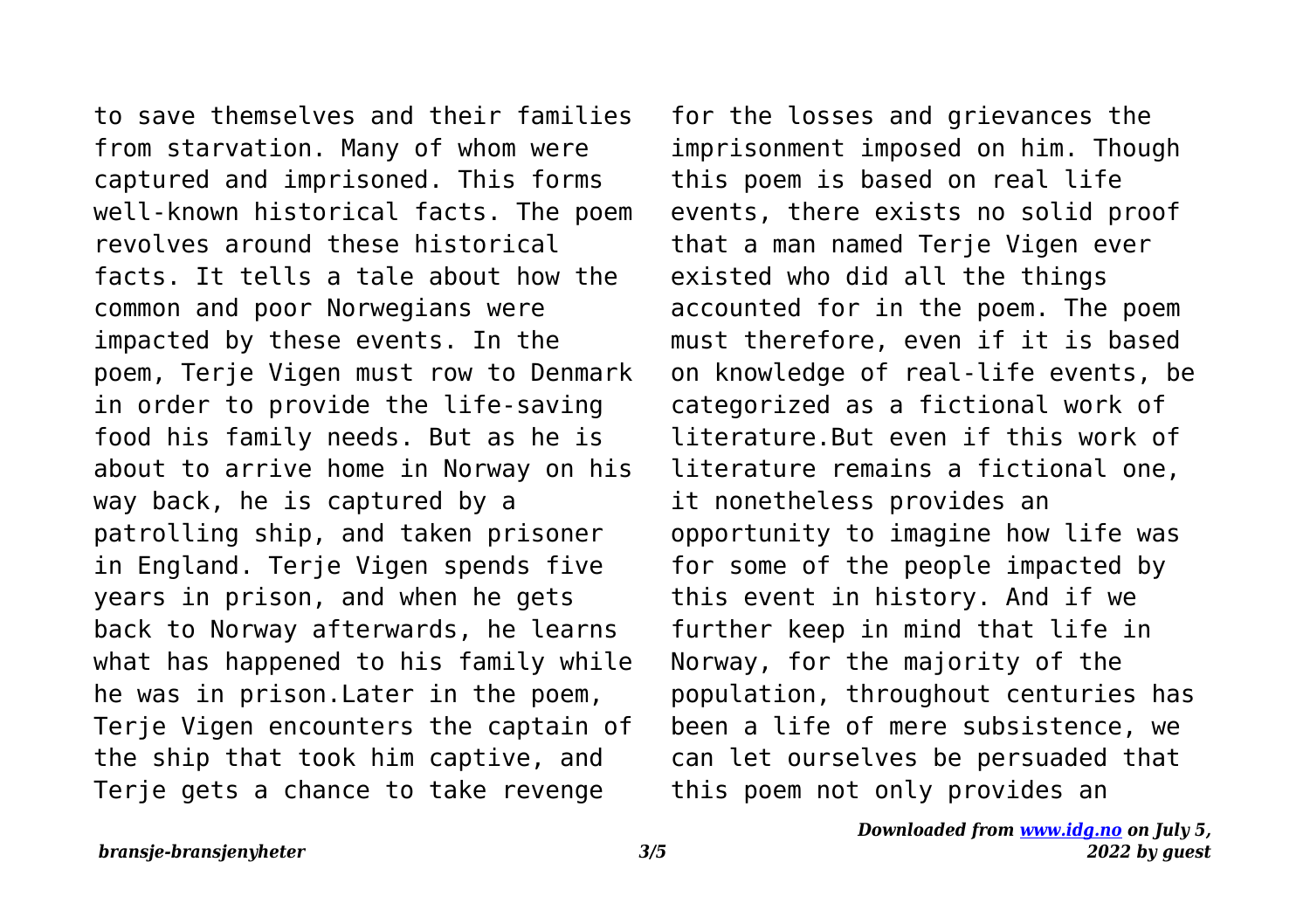artistic rendition of the life and events of the possibly fictitious Terje Vigen and those taking place in the poem in particular, but paints a picture of life as it historically has been for many Norwegians in general.

*Skog industri* 1988

**A Cultural History of the Avant-Garde in the Nordic Countries 1925-1950** 2019-02-04 A Cultural History of the Avant-Garde in the Nordic Countries 1925-1950 is the first work to consider all the arts and to discuss the role of the avant-garde not only in aesthetic terms but in its cultural and political context. *Digital Era Governance* Patrick Dunleavy 2008-06-19 Government information systems are big business (costing over 1 per cent of GDP a year). They are critical to all

aspects of public policy and governmental operations. Governments spend billions on them - for instance, the UK alone commits £14 billion a year to public sector IT operations. Yet governments do not generally develop or run their own systems, instead relying on private sector computer services providers to run large, long-run contracts to provide IT. Some of the biggest companies in the world (IBM, EDS, Lockheed Martin, etc) have made this a core market. The book shows how governments in some countries (the USA, Canada and Netherlands) have maintained much more effective policies than others (in the UK, Japan and Australia). It shows how public managers need to retain and develop their own IT expertise and to carefully maintain well-contested